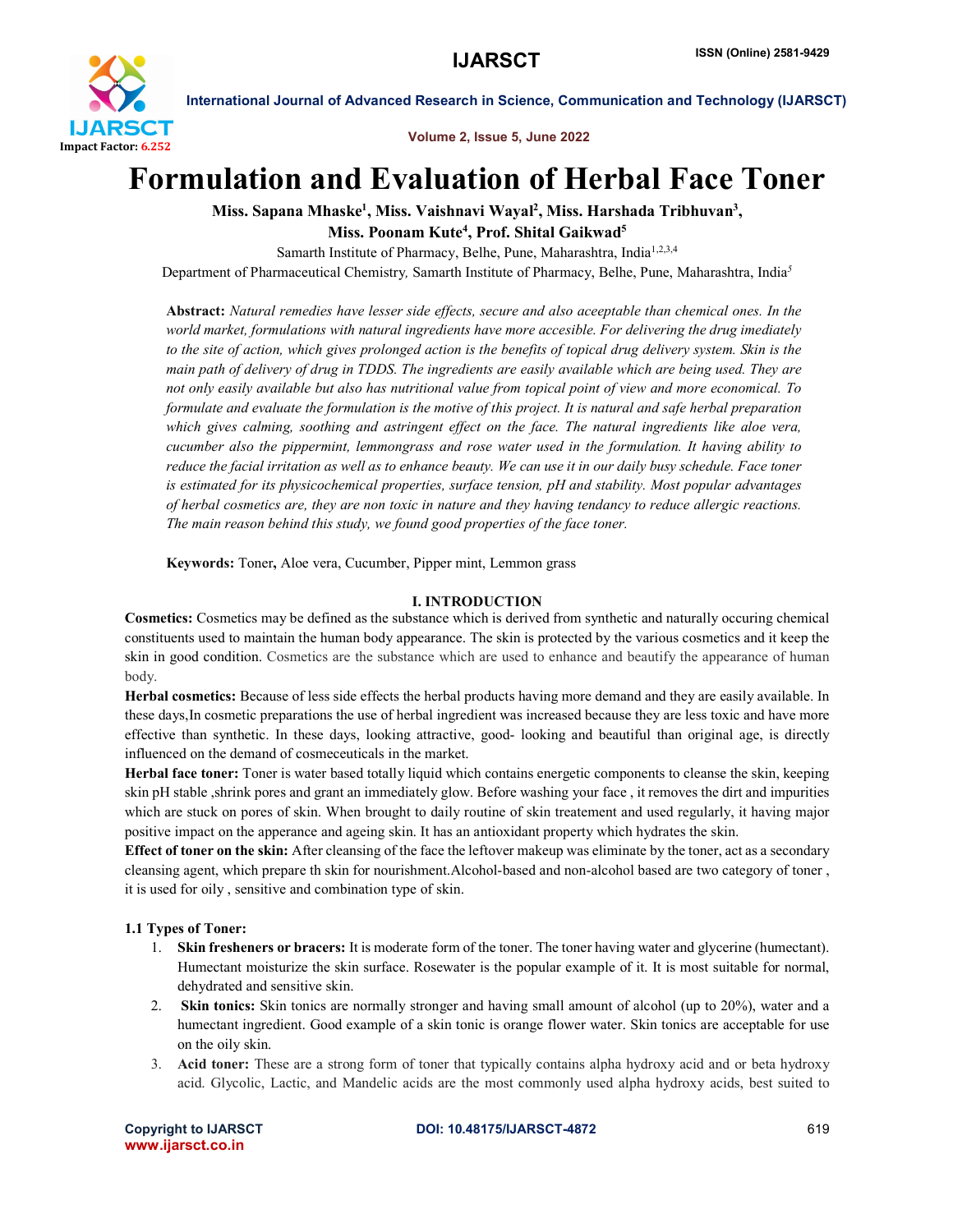

## Volume 2, Issue 5, June 2022

exfoliate the surface of the skin. Salicylic acid is the most commonly used beta hydroxy acid best for exfoliating into the deeper layers of the skin.

4. Astringents: Astringents are the strongest form of toner and they contain a high amount of alcohol (20–60%), water, antiseptic ingredients and a humectant ingredient. These can be damaging and irritating to the skin, because they can remove excess protective lipids in the skin, when they uses high amount of alcohol.

# 1.2 Advantages of Skin Toner

- 1. Toners get rid of such remaining impurities to supply your face an additional and complete cleanse.
- 2. The appearance of pores can minimize by regular use of the toner.
- 3. Toners are helpful to reinstate the pH balance of the skin.
- 4. Toner has a tendency to soak quickly into the skin, giving it an instant boost of hydration.

They are good humectants since they contain substances like glycerin. It means they aid in the absorption of moisture through the skin. They prepare the skin so that it can absorb the serums and creams that will be used in the future.

- 1. Toners can make your skin feel instantly refreshed.
- 2. Toners are water-based liquids with calming and anti-inflammatory characteristics that can help prevent infections and breakouts. They are crucial in the prevention of skin infections.
- 3. A toner adds a layer of protection to your skin. It works as a barrier against dirt, dust, pollution, and the sun, among other environmental stressors.
- 4. Toners are made up of a number of substances that are used to treat a variety of skin problems.
- 5. Toners are a boon for oily or acne-prone skin.

### Disadvantages of skin toner:

- 1. Toners containing alcohol cause the skin to become dry and flaky.
- 2. When used in excess, it might irritate the skin. i.e. edema and redness

# II. MATERIALS AND METHODS

#### Table 1: Materials required for formulation of face toner

| Sr. no.        | <b>Name of Ingredients</b> | Scientific name         | Quantity(50ml) |
|----------------|----------------------------|-------------------------|----------------|
|                | Aloe vera                  | Aloe barbadensis miller | 1gm            |
|                | Cucumber juice             | Cucumis sativus         | 14ml           |
|                | Pipper mint                | Mentha piperita         | 22ml           |
| $\overline{4}$ | Rose water                 | Rosa damascena          | 6.6ml          |
|                | Lemmon grass               | Cymbopogon Citratus     | 2ml            |
| 6              | Distilled water            |                         | Q.S.           |

# III. METHOD OF PREPARATION

44ml of mint and 24ml cucumber juice take in a beaker and stir it.

#### $\downarrow$ Add the13.2ml rose water in above mixture.

# $\downarrow$

Then add the 4ml of lemon grass and the 2 gm aloe vera gel.

J

Makeup the volume with distilled water and stir the mixture.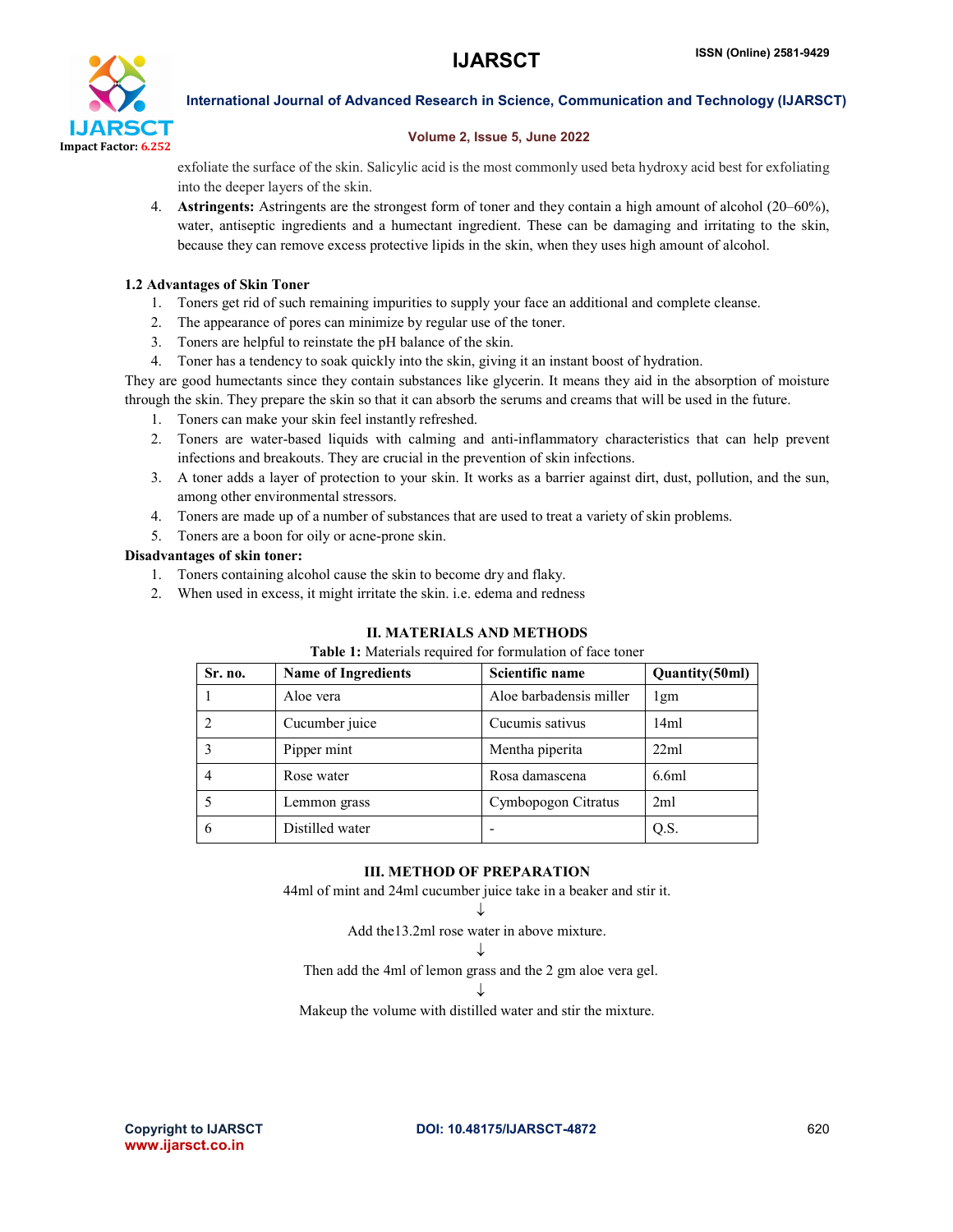

#### Volume 2, Issue 5, June 2022



Fig. 1 Prepared herbal face toner

### IV. EVALUATION OF FACE TONER

- 1. pH: The 25 mL formulation was placed in a beaker with graduations, and the calibrated pH metre was placed in the formulation for a period of time, and the measurement was taken.
- 2. Surface tension: The formulation was transferred in the stalagmometer and the surface tension was recorded.
- 3. **Temperature variation:** The formulation was exposed to different temperatures at 45 $^{\circ}$  C and -10 $^{\circ}$ C for 3 months to check the stability.
- 4. Light exposure testing: The product is placed in its actual packaging at direct sunlight/in light chamber for 48hrs to check any discoloration of the product.
- 5. Skin irritation: Small amount of the mist toner was sprayed on left hand dorsal skin and kept for some time, result was found non-irritant on the skin.
- 6. Stickiness: The mist particles were not found to be much sticky in nature.
- 7. Skin conditioning: The appearance of the skin after application of the mist was seen to be smooth, hydrated and supple.

# V. RESULT AND DISCUSSION

#### 5.1 Organoleptic Characteristics

| Sr. No. | <b>Parameter</b> | <b>Result</b> |  |  |
|---------|------------------|---------------|--|--|
|         | Description      | Liquid        |  |  |
|         | Color            | <b>Brown</b>  |  |  |
|         | Odour            | Pleasant      |  |  |
| 4       | Consistency      | Good          |  |  |

Table 2: Organoleptic evaluation of toner

- 1. pH: The pH of Face toner was found to be 5.08. Which is uniformly stable and in the range of skin pH.
- 2. Surface tension: The surface tension of the toner was found to be  $60.52$  dyne/cm<sup>2</sup>. Which is uniform.

#### 5.2 Physical Evaluation

| <b>Table 3:</b> Physical evaluation of toner |  |
|----------------------------------------------|--|
|                                              |  |

| Sr. No. | Parameter         | <b>Result</b>        |
|---------|-------------------|----------------------|
|         | Skin irritation   | Non-irritable        |
|         | Skin conditioning | Skin was moisturised |
|         | Removable         | Easily removable     |
|         | <b>Stickiness</b> | Not much sticky      |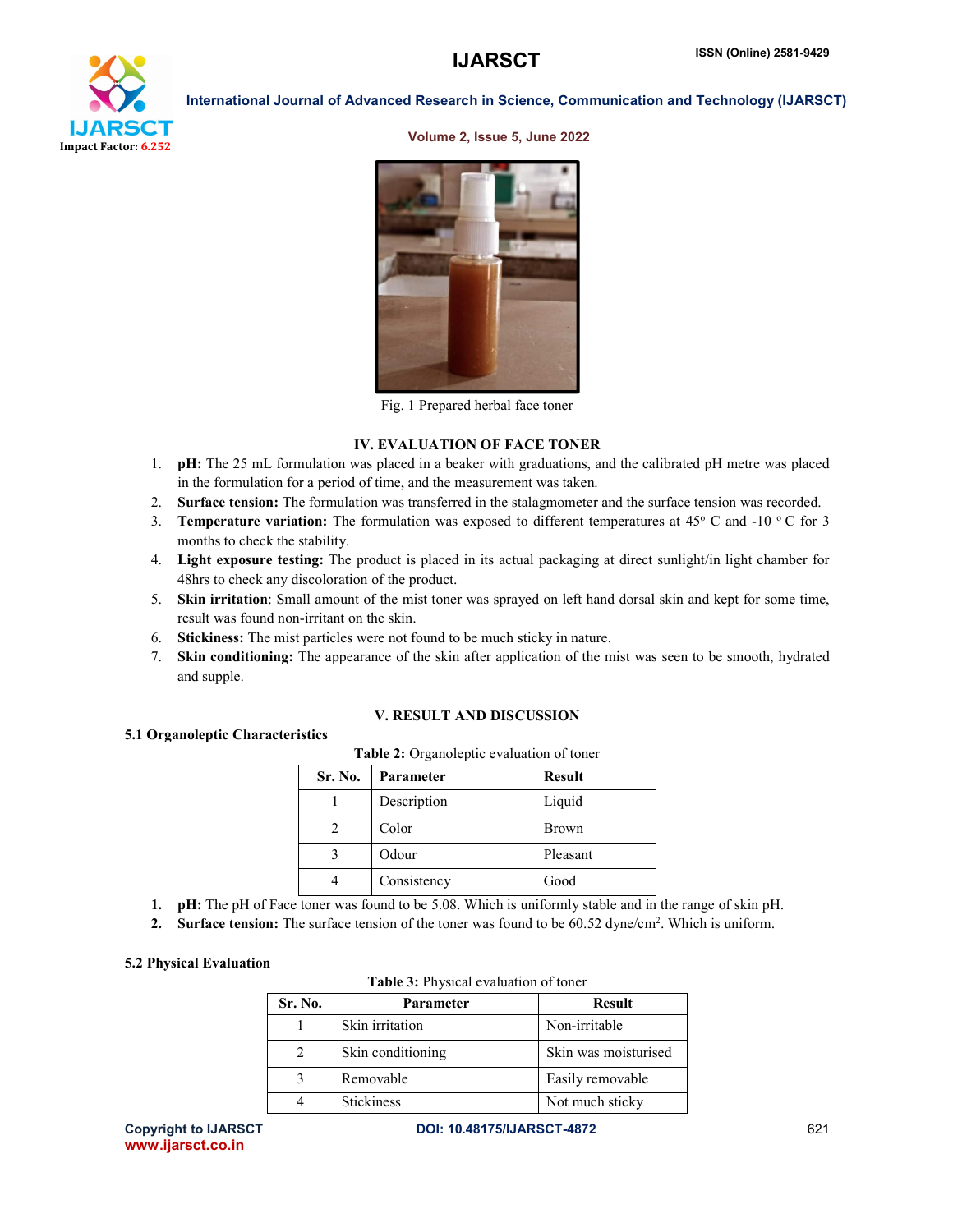

Volume 2, Issue 5, June 2022

# 5.3 Stabilty Study

# A. Temperature Variation

Product is stable at extreme temperature with room temperature.

# B. Light Exposure Testing:

There will be no any discolouration of toner will be observed.





Fig 2: Formulation before keeping in sunlight Fig 3: Formulation after exposure of sun light(48hr)

# VI. CONCLUSION

It proved that from that study, the herbal face toner was prepared is effective for the smoothning, calming and astringent effect on the skin. The herbal formulation have certain advantages like easy application and no any side effect and its mostly preffered. The results from the spray tonner formulation were very satisfactory. All the ingredients were procured fresh from the local market and they were economical as well as useful top. The formulated herbal face toner has pH in the range of pH of skin. The liquid form of the herbal toner can be used topically for the improving health and rejuvenation of dried skin. It was also found that the lemmongrass and mint gave the best result for the antioxidant and astringent activity. Result obtained from evaluation study of toner are well defined. It is suggested that the prepared formulation is physiochemically stable, and possessed characteristics of a standard cosmeceutical's formulation for skincare.

# VII. ACKNOWLEDGEMENT

Author take it as a privilege to sincerely express my gratitude to Dr. Subhash Kumbhar, Principle, Samarth Institute of Pharmacy, Belhe for providing project amenities and permission to carry out this work. This author is also thankful to respected Ms Gaikwad S.D, for her valuable guidance, support and encouragement.

### REFERENCES

- [1]. Vibhavari M Chatur, Sanjay G Walode, Siddhi A Awate, Minal U Gandhi and Vaishnavi S Thorat Formulation and physical characterization of herbal face gel toner World Journal of Advanced Research and Reviews, 2021, 11(01), 138–145
- [2]. Dipanwita Chowdhury, Priyanka Ray\*, Abhijit Sengupta Formulation and evaluation of herbal face mist Vol. 7 (1): 14-21, Jan-Mar, 2020.
- [3]. Maharjan H. Radha ,Nampoothiri P. Laxmipriya Evaluation of biological properties and clinical effectiveness of Aloe vera: A systematic review Journal of Traditional and Complementary Medicine Volume 5, Issue 1, January 2015, Pags 21-26.
- [4]. Chidiebere Ugwu and Stephen Suru Cosmetic, Culinary and Therapeutic Uses of Cucumber (Cucumis sativus L.).

www.ijarsct.co.in